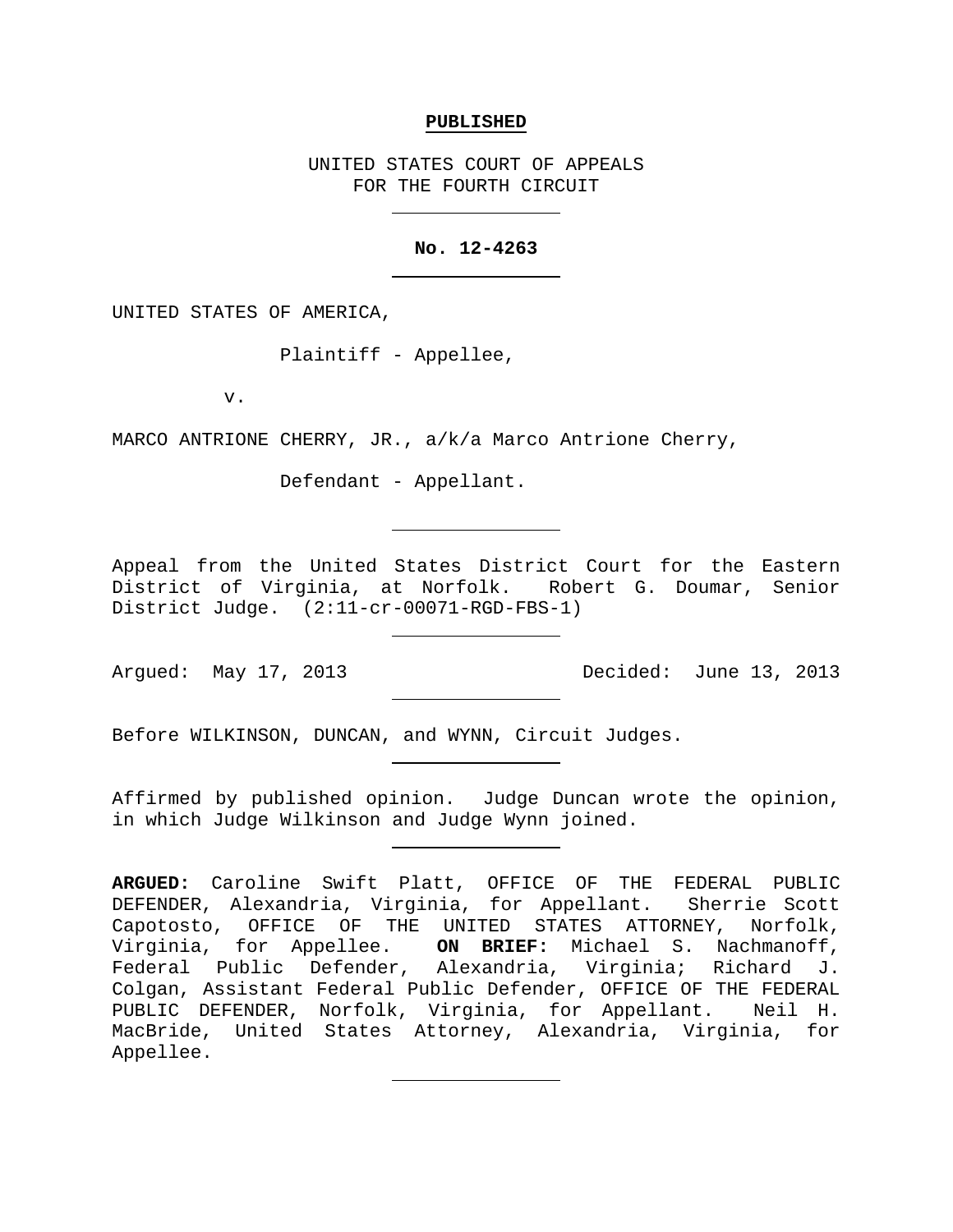DUNCAN, Circuit Judge:

Marco Cherry appeals his conviction of various firearm and drug crimes, arguing that the Speedy Trial Act required that his indictment be dismissed as untimely and that the district judge plainly erred in revealing details of his criminal history before the jury was polled. We determine that the Speedy Trial Act precludes dismissal of an untimely indictment when a defendant fails to move for dismissal prior to trial. Next, we find that although the district judge's comments to the jury were erroneous, they did not rise to the level of plain error. Accordingly, we affirm Cherry's convictions.

# I.

# 1.

On March 9, 2010, Norfolk Police Officers Alex Keeling and Frank Been saw a black Hummer fail to stop at a stop sign. They attempted to initiate a traffic stop, activating their lights and siren and using their loudspeaker to instruct the driver of the vehicle to pull over. The driver failed to stop, and the officers gave chase. While in pursuit, Officer Keeling saw a cigar-shaped object, which he later determined was a marijuana cigar, being tossed out of the window.

After driving for several blocks, the driver pulled the vehicle over. The police identified the driver as Lamont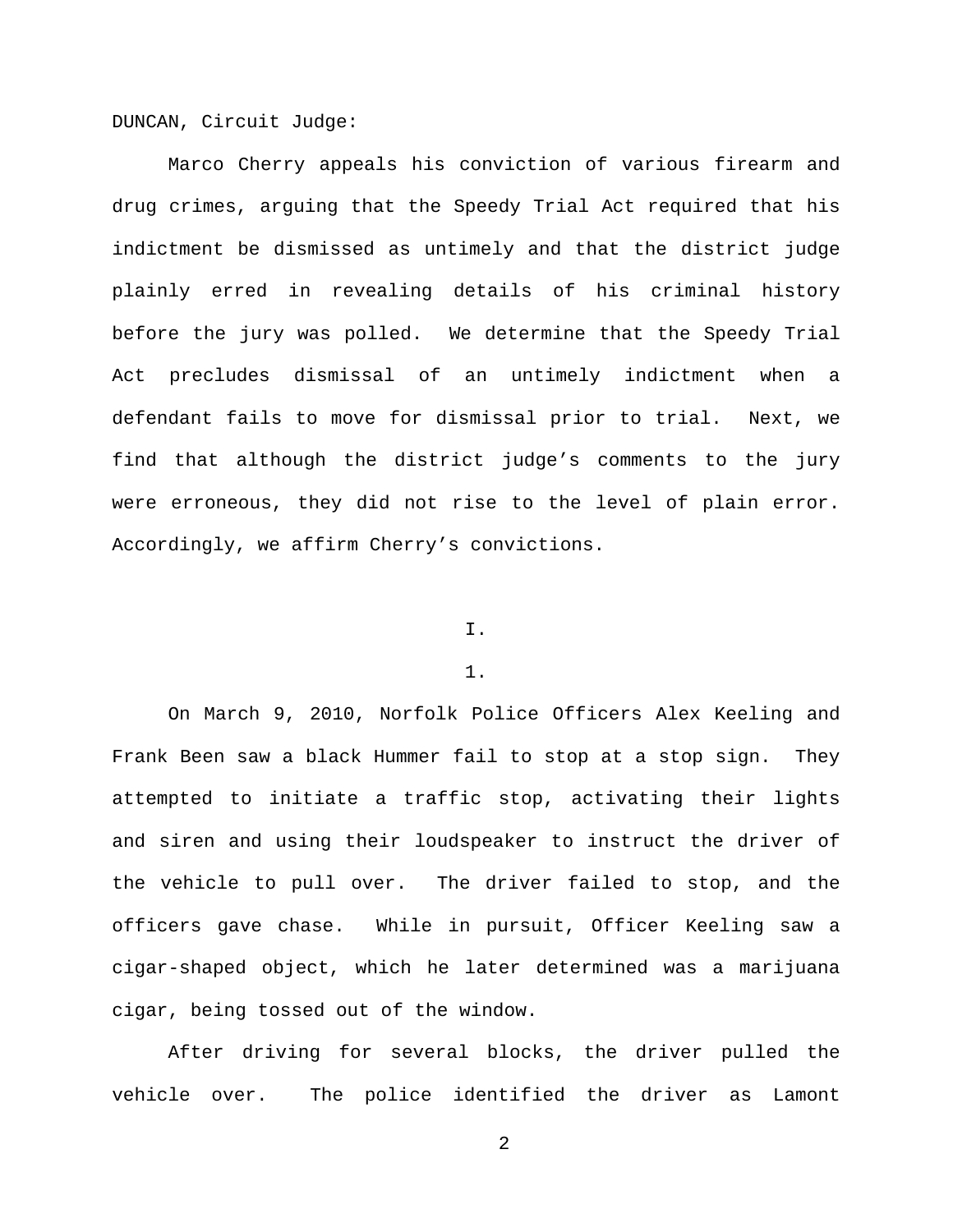Jordan; Cherry was the passenger. The officers approached the vehicle and smelled marijuana through its open windows. Officer Been took Jordan several feet away from the vehicle to speak with him. The officers decided to search the vehicle, and Officer Keeling ordered Cherry to step out of the car. Cherry became "very aggressive" and attempted to push Officer Keeling. J.A. 215. A struggle ensued, during which a metal object, which Officer Keeling thought to be a firearm, hit the ground. Cherry then attempted to flee. Officer Keeling tackled Cherry to the ground, and Officer Been, responding to Officer Keeling's call for backup, threatened to use a Taser on Cherry. When Officer Been activated the Taser, it automatically recorded a video of the encounter. Cherry stopped struggling and the officers took him into custody.

Once they had handcuffed Cherry and allowed him to stand up, the officers recovered from the ground two small bags containing pills, twenty of which turned out to be 3,4- Methylenedioxymethamphetamine hydrochloride (commonly known as ecstacy), and nine of which turned out to be a different controlled substance, a stimulant called N-Benzylpiperazine. The Taser video shows the bags of pills lying on the ground as Cherry stood up, and recorded Officer Been exclaiming that there was "E [ecstasy] all over the place." J.A. 270. Other police officers arrived at the scene, one of whom, Officer Eric Ortiz,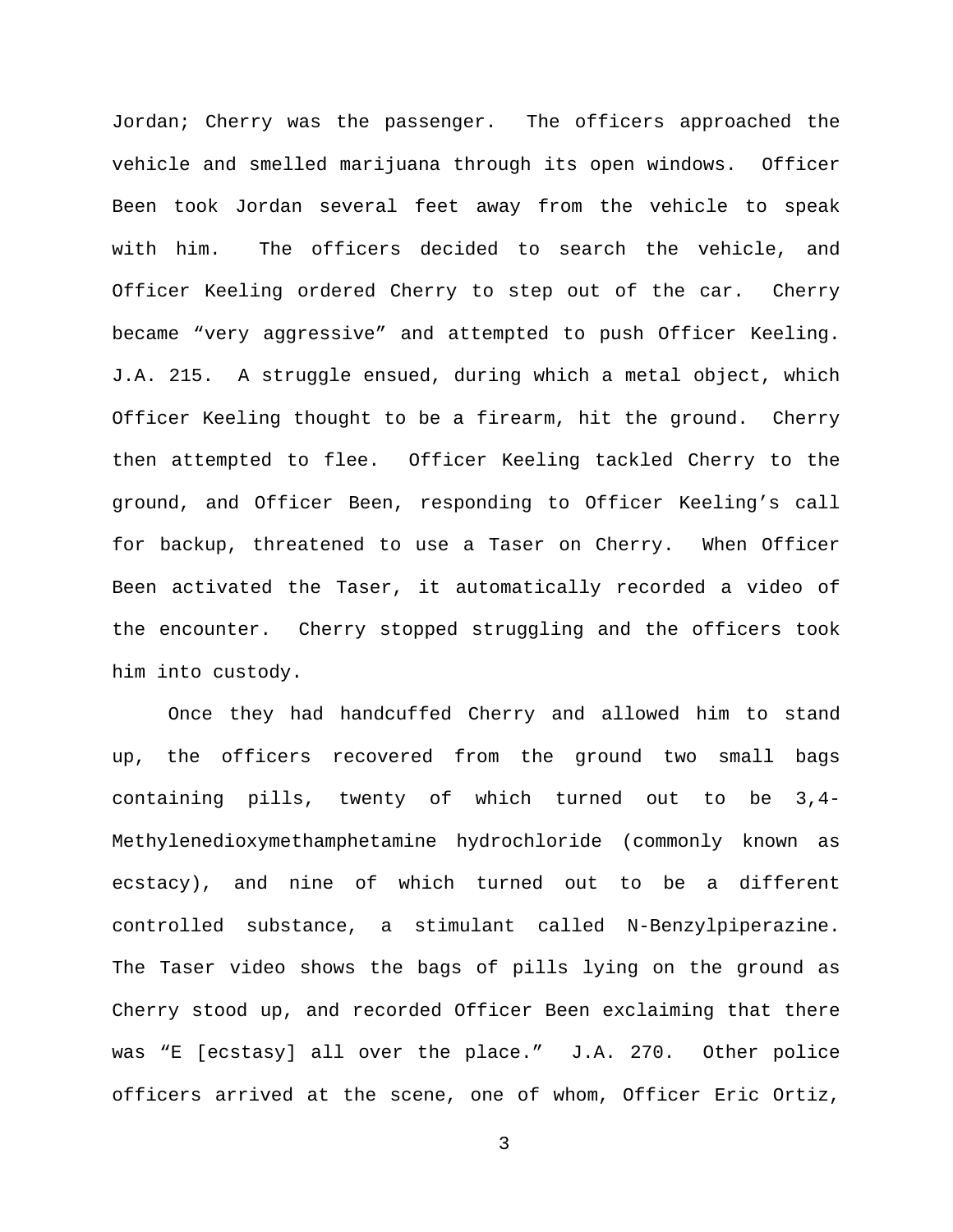recovered a Glock nine-millimeter pistol from the ground in front of the Hummer on the passenger side, where Officer Keeling had first struggled with Cherry.

2.

On July 12, 2010, Cherry was charged in a federal criminal complaint with possession with intent to distribute ecstasy in violation of 21 U.S.C. § 841(a)(1), possession of a firearm in furtherance of drug trafficking in violation of 18 U.S.C. § 924(c), and possession of a firearm after a felony conviction in violation of 18 U.S.C. § 922(g). An arrest warrant was issued along with the complaint, and the warrant was filed as a detainer at the Chesapeake city jail, where Cherry was serving a Virginia state sentence.

On Friday, April 1, 2011, the Chesapeake jail authorities notified Cherry that he was being "released" to a federal detainer, and notified the U.S. Marshals Service that he had completed his state sentence. On Monday, April 4, 2011, an agent with the Bureau of Alcohol, Tobacco, Firearms and Explosives transported Cherry from the Chesapeake jail to the U.S. District Court in Norfolk. That day, the court held Cherry's initial appearance and issued an order of temporary detention. On Wednesday, April 6, 2011, the court held a detention hearing and ordered that Cherry be detained pending further proceedings. On May 4, 2011, a grand jury issued an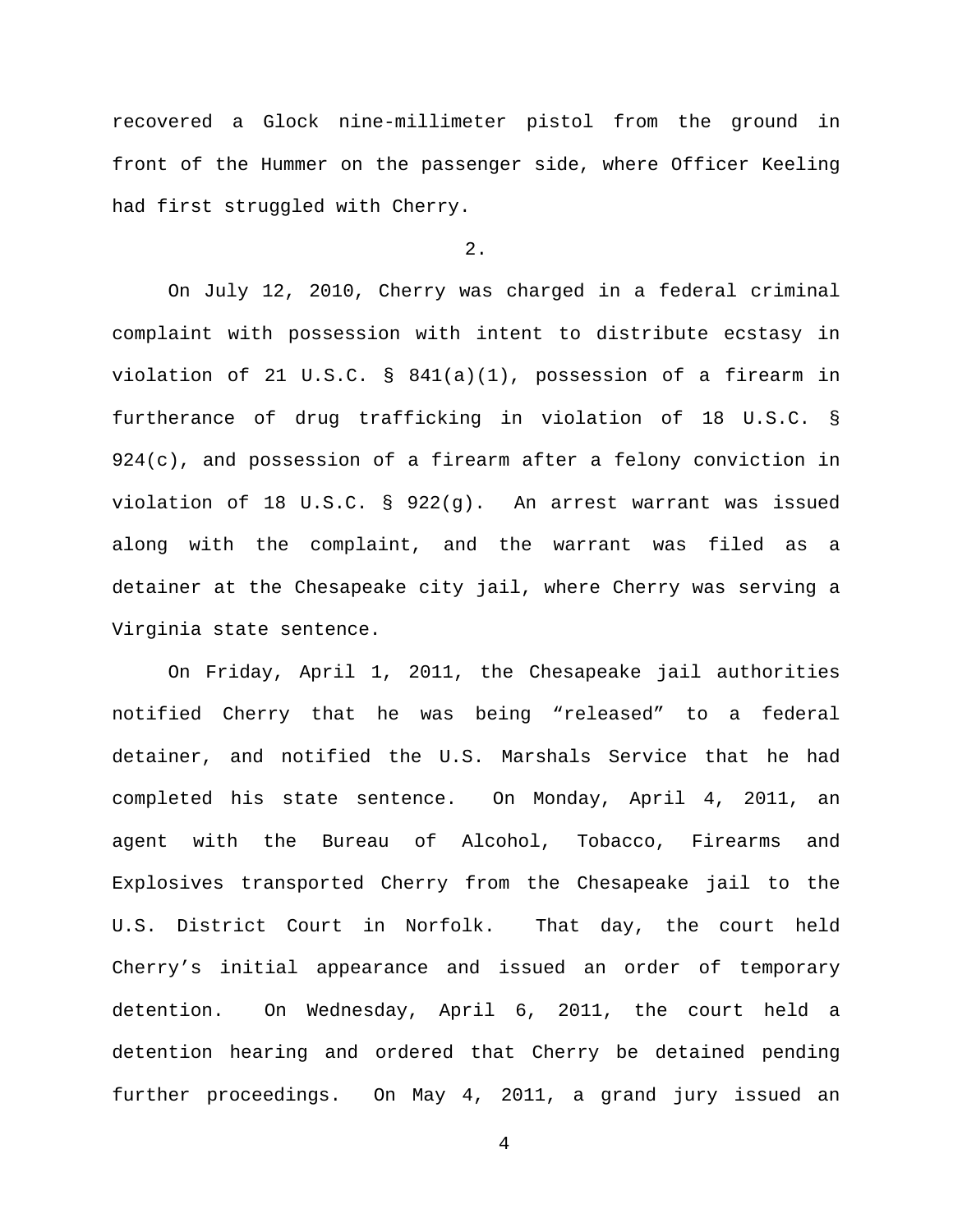indictment charging Cherry with the crimes set forth in the  ${\tt complaint.}^1$  ${\tt complaint.}^1$  The district court set the case for trial on June 30, 2011.

Prior to trial, Cherry's court-appointed attorney filed a motion to withdraw. The court granted the motion and appointed another attorney. Cherry subsequently filed a motion to suppress, which the court denied. He also filed a motion to continue his trial, which the court granted. Cherry filed no motions related to the timeliness of his indictment under the Speedy Trial Act. The court ultimately held the trial on September 20-21, 2011.

At trial, the Norfolk police officers testified as to the circumstances surrounding Cherry's arrest, the events preceding and succeeding it, and the evidence they had recovered from the scene. Cherry also testified: he stated that the object that fell from him during the struggle was a chain necklace, not a gun, and that the gun and tablets the police had recovered were not his. He also testified that he was not aware that smoking marijuana was illegal--testimony which was subsequently impeached when the government elicited testimony from him that

<span id="page-4-0"></span> $\overline{a}$ <sup>1</sup> A grand jury later returned a superseding indictment that differed from the original indictment only in that it changed<br>the chemical description of ecstasy--replacing the term description of ecstasy--replacing the term "methylenedioxyamphetamine" with "methylenedioxymethamphetamine."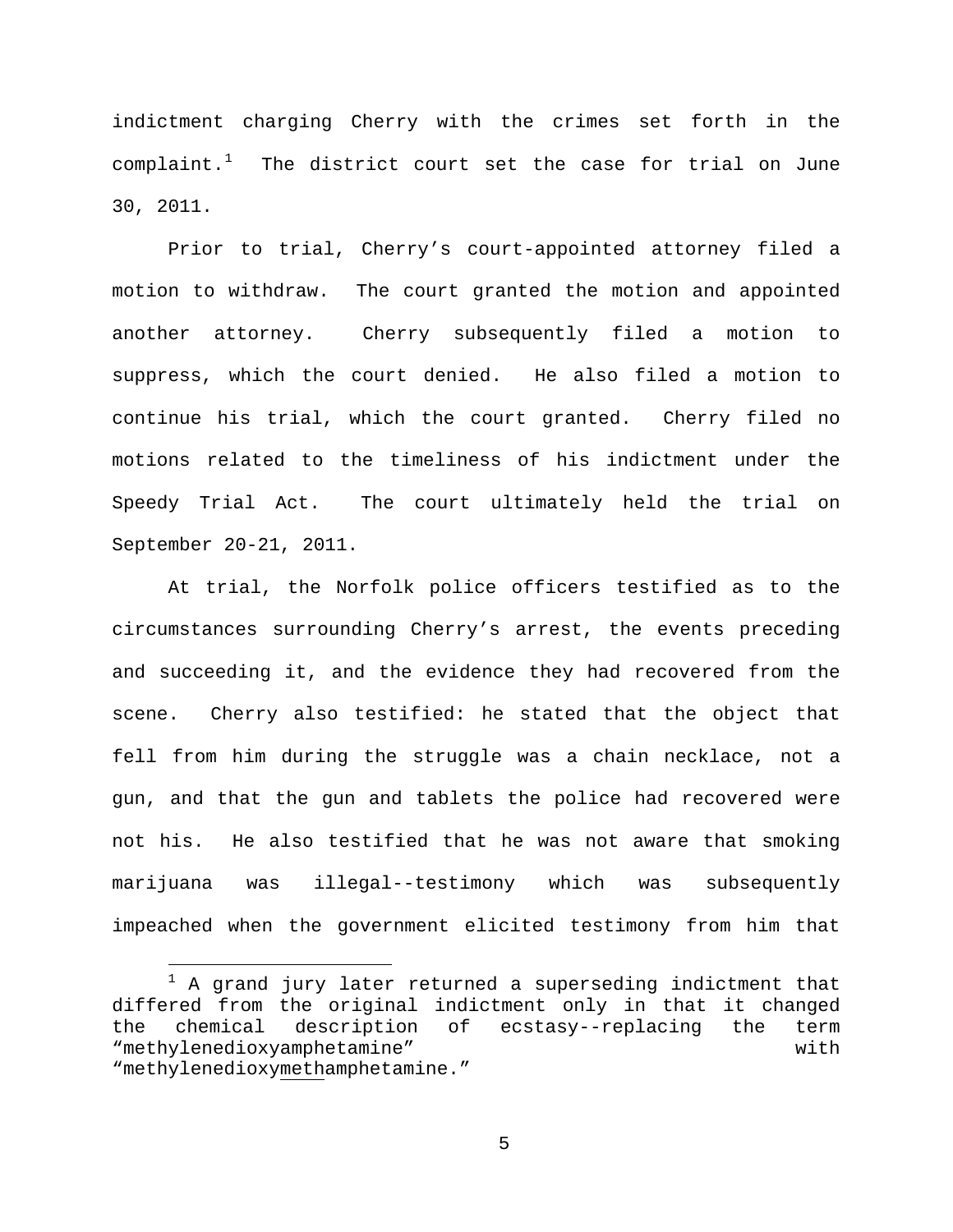he had a recent previous arrest for marijuana possession. As to other aspects of Cherry's criminal history, the parties stipulated that he had been convicted of a felony.

The trial lasted for two days. The jury deliberated during the afternoon of the second day and returned a verdict before the end of the day. During deliberations, the jury sent two notes to the court. First, they asked to see the video recorded by the Taser again, which they reviewed twice. Second, they asked the court, "Was there anybody else that was standing by the vehicle or on site before Officer Ortiz arrived?" J.A. 511. The court told the jury to consider the evidence that had been presented to them, and allowed them to have Officer Ortiz's testimony read back to them.

When the jury had finished deliberating, the jury foreperson handed the verdict form, which she had signed, to the clerk, who passed it to the district judge. The judge returned the guilty verdict to the clerk, who proceeded to read it aloud. The clerk then asked, "Members of the jury, is this your verdict, so say you all?" J.A. 514. All the members of the jury indicated an affirmative response. At this point, the judge thanked the jury and added the following remarks:

Sometimes all of the information is not given to you. This defendant had previously been convicted of distributing a controlled substance, had previously been convicted of resisting arrest, and had previously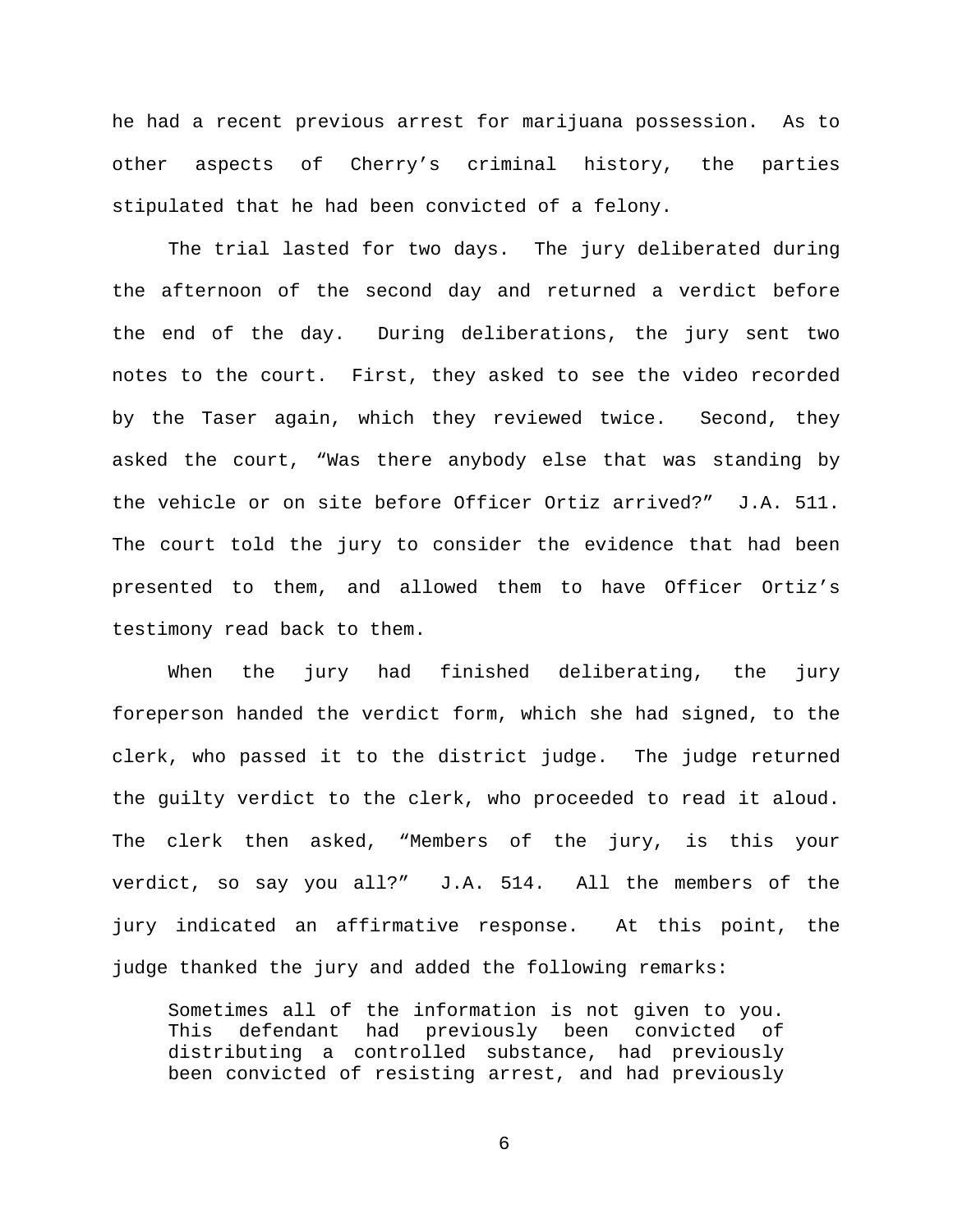been convicted of carrying a firearm in furtherance of a drug trafficking crime.

I only tell you that to tell you that these things are not admissible because of the way the rules are written, that a person has to be judged on this particular crime, but I just thought I would tell you about that because it tells you a little bit about Mr. Cherry's background and it will give you some idea of that.

I thank you for your paying close attention, just so you would know what, unfortunately, I know because I can see all of this information, and you haven't seen it and it would not be admissible. But the rules of evidence under these circumstances didn't permit it.

J.A. 514-15. Immediately following these comments, it became clear that the defense counsel wished to poll the jury. The clerk asked each juror, in succession, "Is this your verdict?" Id. at 515-16. And each juror replied that it was. Id.

## II.

Cherry argues that we should reverse the verdict for two reasons. First, he contends that the district court should have dismissed the indictment as untimely under the Speedy Trial Act, notwithstanding his failure to move for its dismissal prior to trial. Second, he argues that the district judge's comments to the jury revealing his criminal history before the jury could be polled constituted plain error. We address each of these arguments in turn.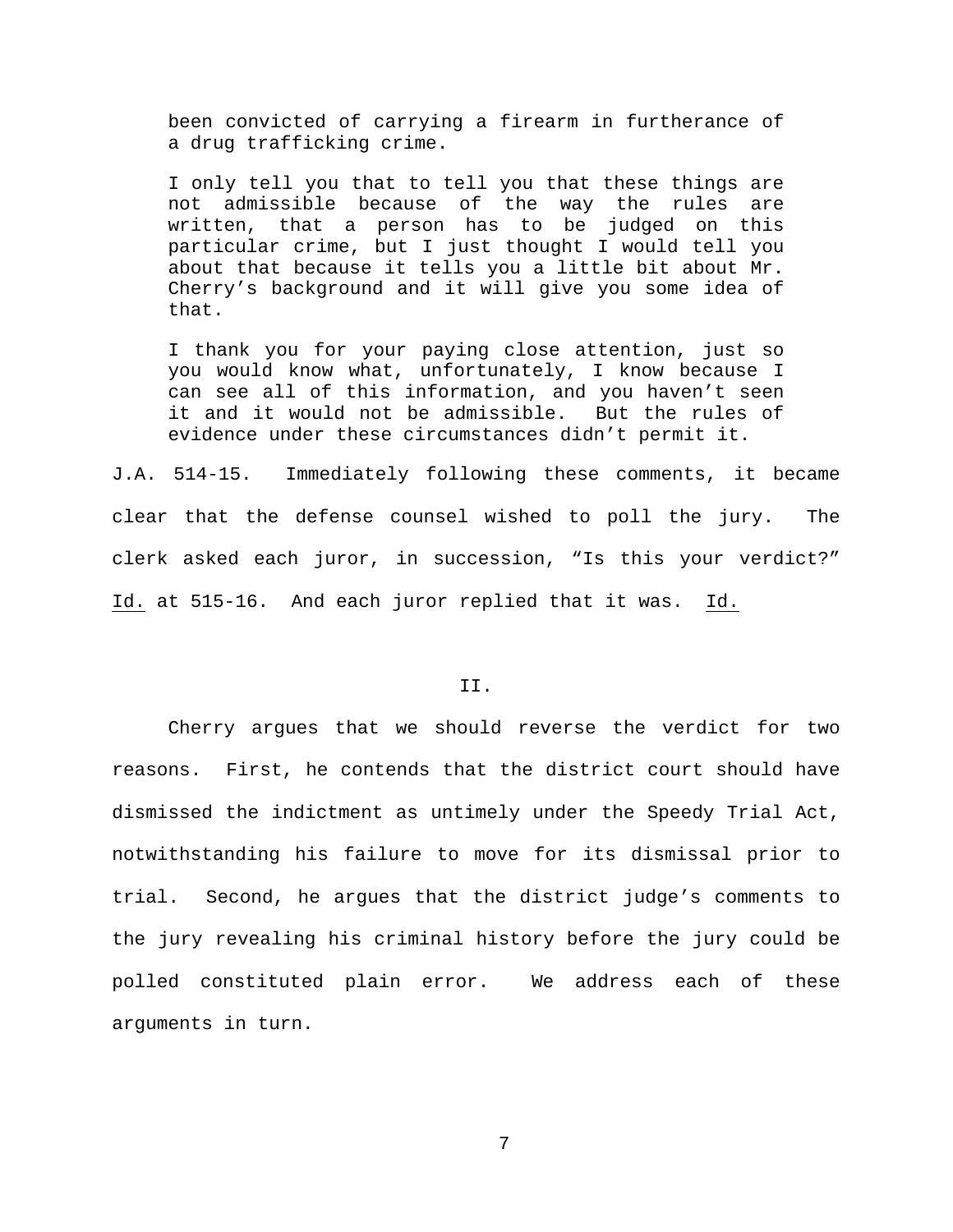The Speedy Trial Act requires that a defendant be indicted within thirty days of arrest and tried within seventy days from the later of the filing of the information or indictment or the defendant's initial appearance before a judicial officer. 18 U.S.C. § 3161(b), (c)(1); United States v. Leftenant, 341 F.3d 338, 343 (4th Cir. 2003). The district court's interpretation of the Speedy Trial Act is a question of law, which we review de novo. Leftenant, 341 F.3d at 342.

The "Sanctions" section of the Speedy Trial Act, 18 U.S.C. § 3162, lays out in subsection (a) the consequences for failing to timely indict or bring to trial a defendant:

(1) If, in the case of any individual against whom a complaint is filed charging such individual with an offense, no indictment or information is filed within the time limit required by section 3161(b) as extended<br>by section 3161(h) of this chapter, such charge  $section$  3161(h) of this chapter, such charge against that individual contained in such complaint shall be dismissed or otherwise dropped. . . .

(2) If a defendant is not brought to trial within the time limit required by section 3161(c) as extended by section 3161(h), the information or indictment shall be dismissed on motion of the defendant. The defendant shall have the burden of proof of supporting such motion but the Government shall have the burden of going forward with the evidence in connection with any exclusion of time under subparagraph 3161(h) (3). . . . Failure of the defendant to move for dismissal prior to trial or entry of a plea of guilty or nolo contendere shall constitute a waiver of the right to dismissal under this section.

18 U.S.C. § 3162(a) (emphasis added).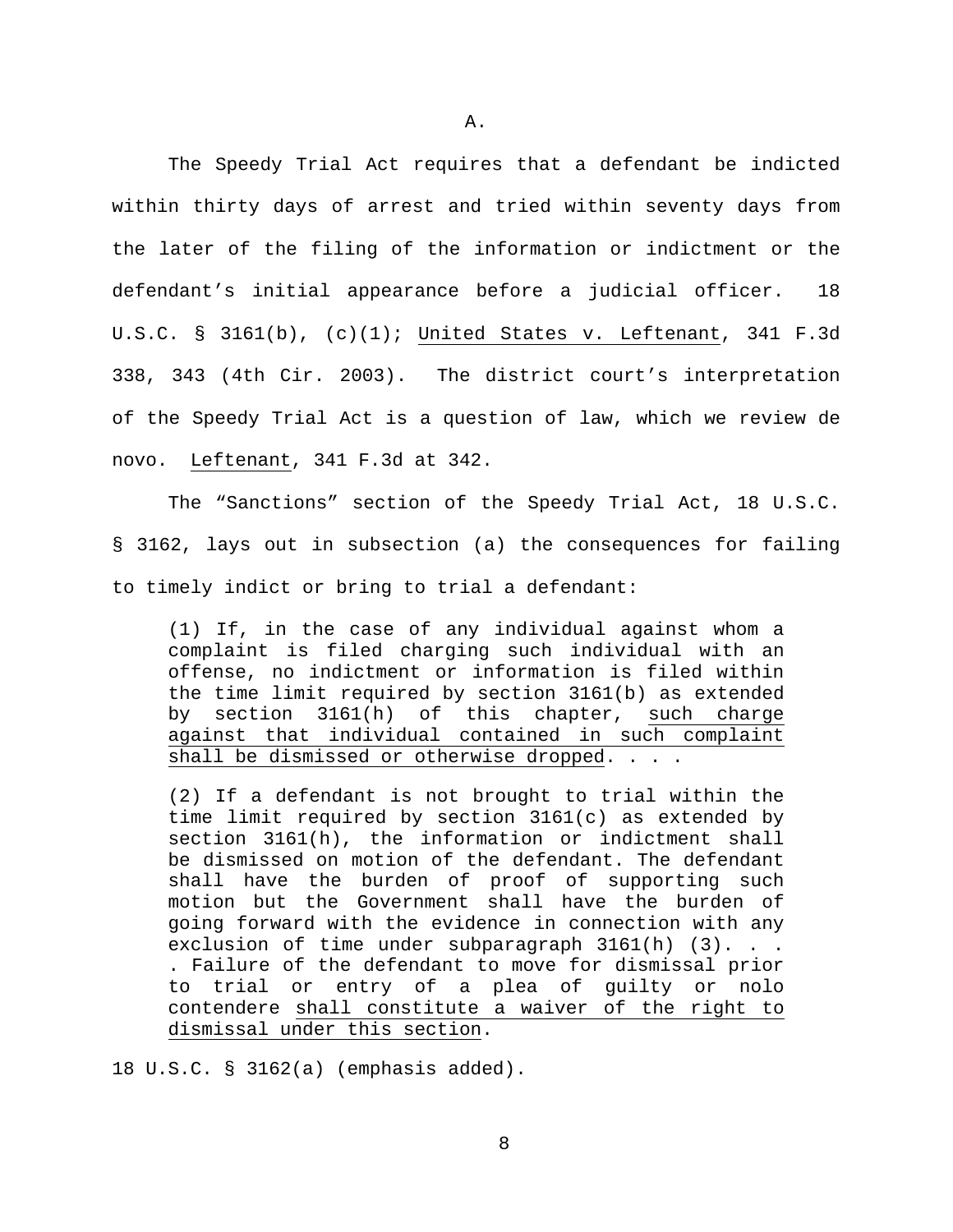Cherry argues that because the waiver clause is included only in § 3162(a)(2)--the speedy trial provision of the "Sanctions" section--and not § 3162(a)(1)--the speedy indictment provision--there is no requirement that a motion under the speedy indictment provision of the Act be filed before trial. Indeed, he contends that the speedy indictment provision does not even require the defendant to file a motion at all. Cherry cites the principle that "where Congress includes particular language in one section of a statute but omits it in another section of the same Act, it is generally presumed that Congress acts intentionally and purposely in the disparate inclusion or exclusion," Russello v. United States, 464 U.S. 16, 23 (1983) (alterations and citation omitted), arguing that had Congress intended the speedy indictment right to be waived upon failure to move for dismissal before trial, it would have included the waiver language not only in  $\S$  3162(a)(2), but also in  $\S$ 3162(a)(1).

This argument rests on, as the government puts it, a contention "that 'section' does not mean section.'" Appellee's Br. at 15. Although creative, this argument cannot change the plain language of the statute. $^2$  $^2$  The waiver clause applies to

<span id="page-8-0"></span> $\overline{a}$ <sup>2</sup> The implausibility of Appellant's interpretation was further illustrated at oral argument; even Cherry's appellate counsel referred to  $18$  U.S.C.  $\S$   $3162(a)(1)$  and  $(2)$  as (Continued)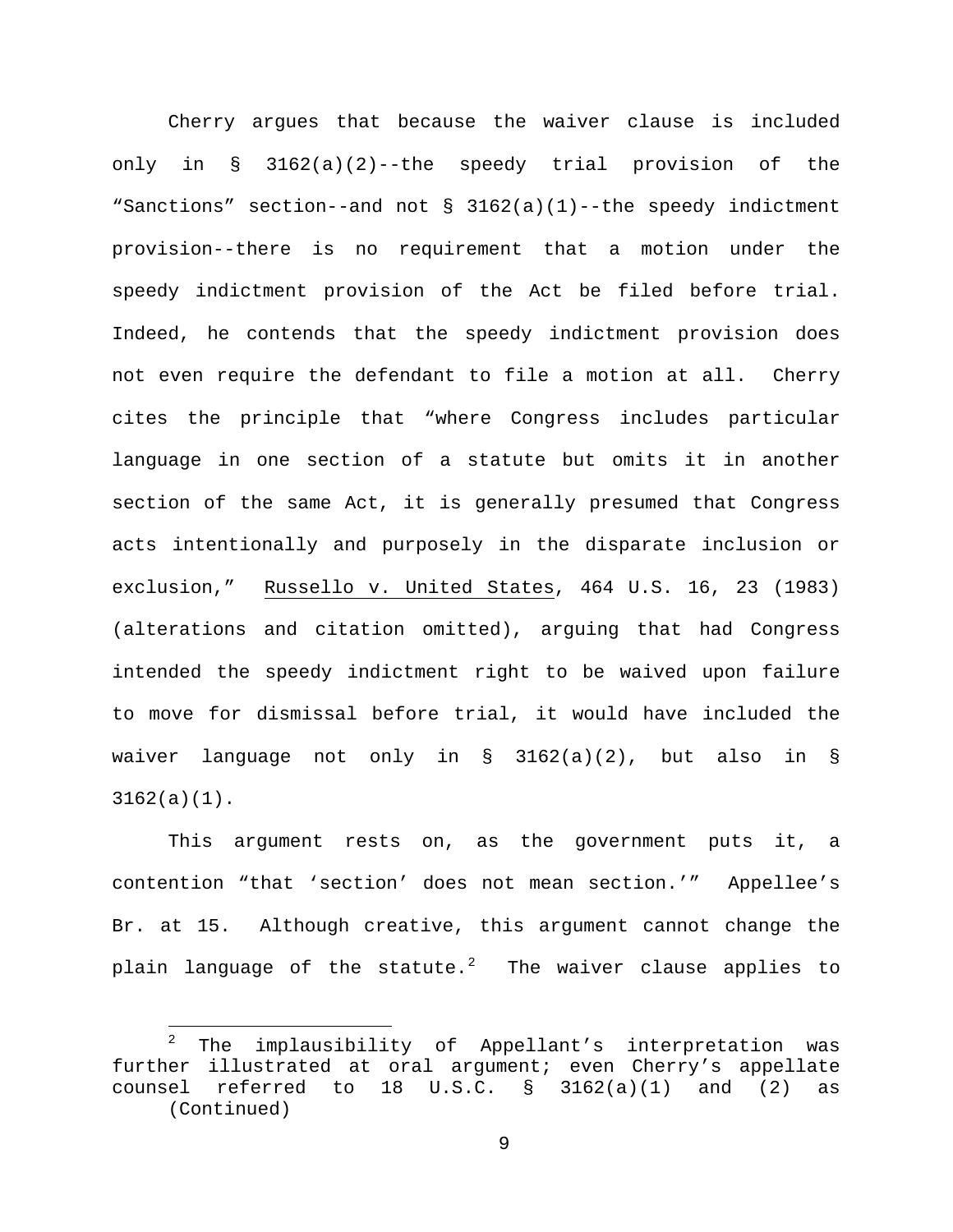"this section"--i.e., Section 3162, which governs both the speedy trial right and the speedy indictment right. Despite Cherry's attempt to argue otherwise, § 3162(a)(2) is only a paragraph of a subsection of the Speedy Trial Act, and not its own "section." Its waiver provision--that "[f]ailure of the defendant to move for dismissal prior to trial or entry of a plea of guilty or nolo contendere shall constitute a waiver of the right to dismissal under this section"--thus refers not only to that paragraph, but to all of § 3162.

The terminology used throughout the U.S. Code bears out this intuitive reading. The terms "section," "subsection," and "paragraph" are used consistently, and "section" always refers to the subdivision smaller than a chapter and larger than a subsection. See U.S. Senate, The United States Code, http://www.senate.gov/pagelayout/legislative/one\_item\_and\_teaser s/usCode\_page.htm (last visited May 30, 2013) ("The U.S. Code is organized by subject area into 50 titles. Titles are further broken down by chapter and section. Citations to the U.S. Code look like this: 42 U.S.C. 1382 or 42 § 1382. This means the law appears in title 42, section 1382 of the Code.").

Ĩ.

<sup>&</sup>quot;subsections." Oral Argument at 3:45, available at http://www.ca4.uscourts.gov/OAaudiotop.htm.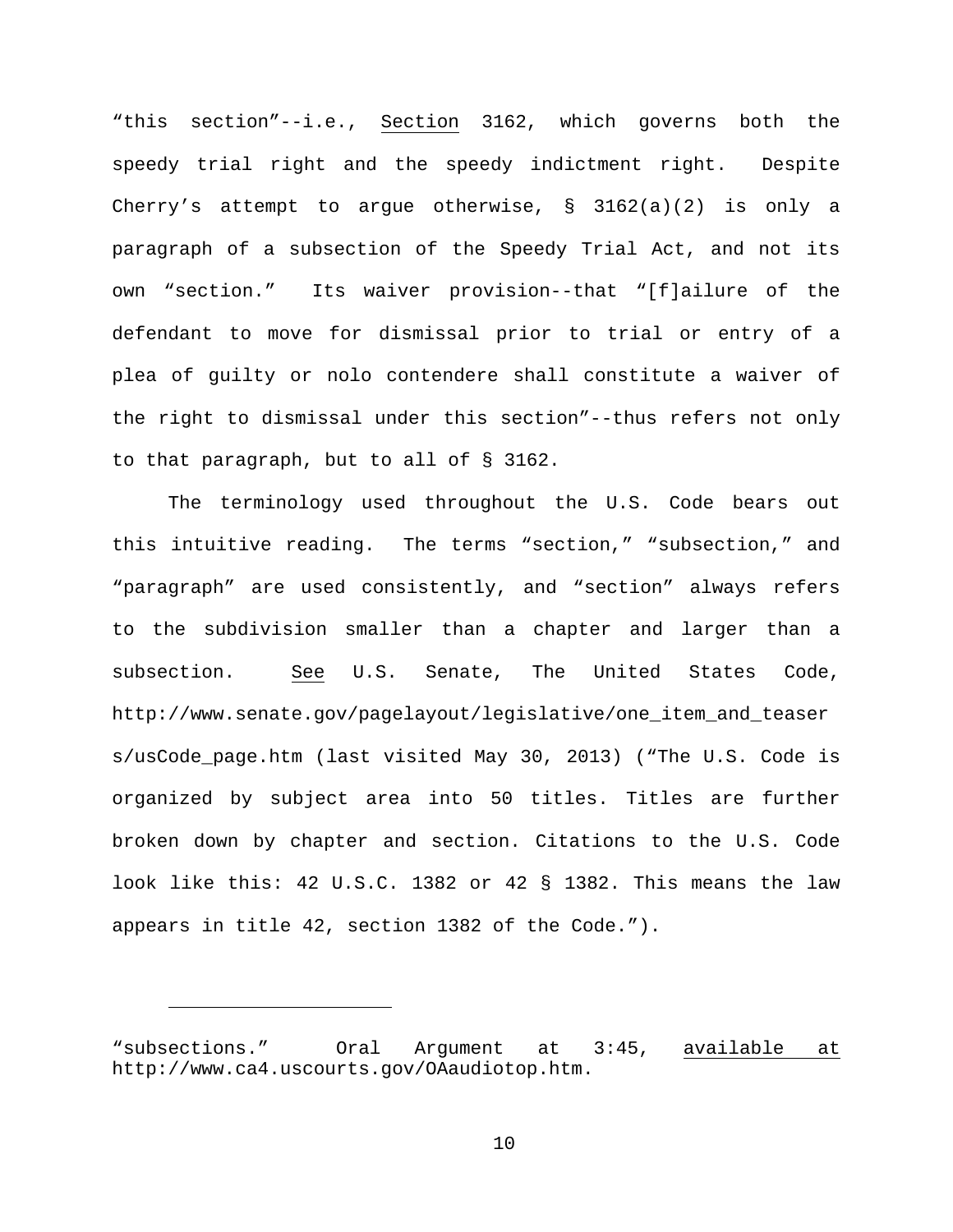Moreover, all other circuits to have addressed this question have determined that a defendant who does not file a speedy indictment motion before trial waives his right to raise that issue. See United States v. Spagnuolo, 469 F.3d 39, 41 (1st Cir. 2006); United States v. Gamboa, 439 F.3d 796, 804 (8th Cir. 2006); United States v. Lewis, 980 F.2d 555, 560 (9th Cir. 1992), abrogated on other grounds by Bloate v. United States, 559 U.S. 196 (2010).

We join our sister circuits in interpreting the plain language of § 3162(a)(2) to mean that a defendant who fails to move for dismissal prior to trial on the basis of an untimely indictment waives his right to move for dismissal under the speedy indictment provision of the Speedy Trial Act.<sup>[3](#page-10-0)</sup>

# B.

Next, Cherry argues that the district court erred by revealing his criminal history before the jury could be polled. Federal Rule of Criminal Procedure 31(d) provides that "[a]fter a verdict is returned but before the jury is discharged, the court must on a party's request, or may on its own, poll the jurors individually." If the poll reveals that the verdict was

 $\overline{a}$ 

<span id="page-10-0"></span><sup>&</sup>lt;sup>3</sup> Cherry and the government also disagree about whether Cherry was indicted within thirty days of his arrest, as calculated under the Speedy Trial Act. Because we hold that he waived any right to move for dismissal by failing to raise the issue before trial, we do not reach this question.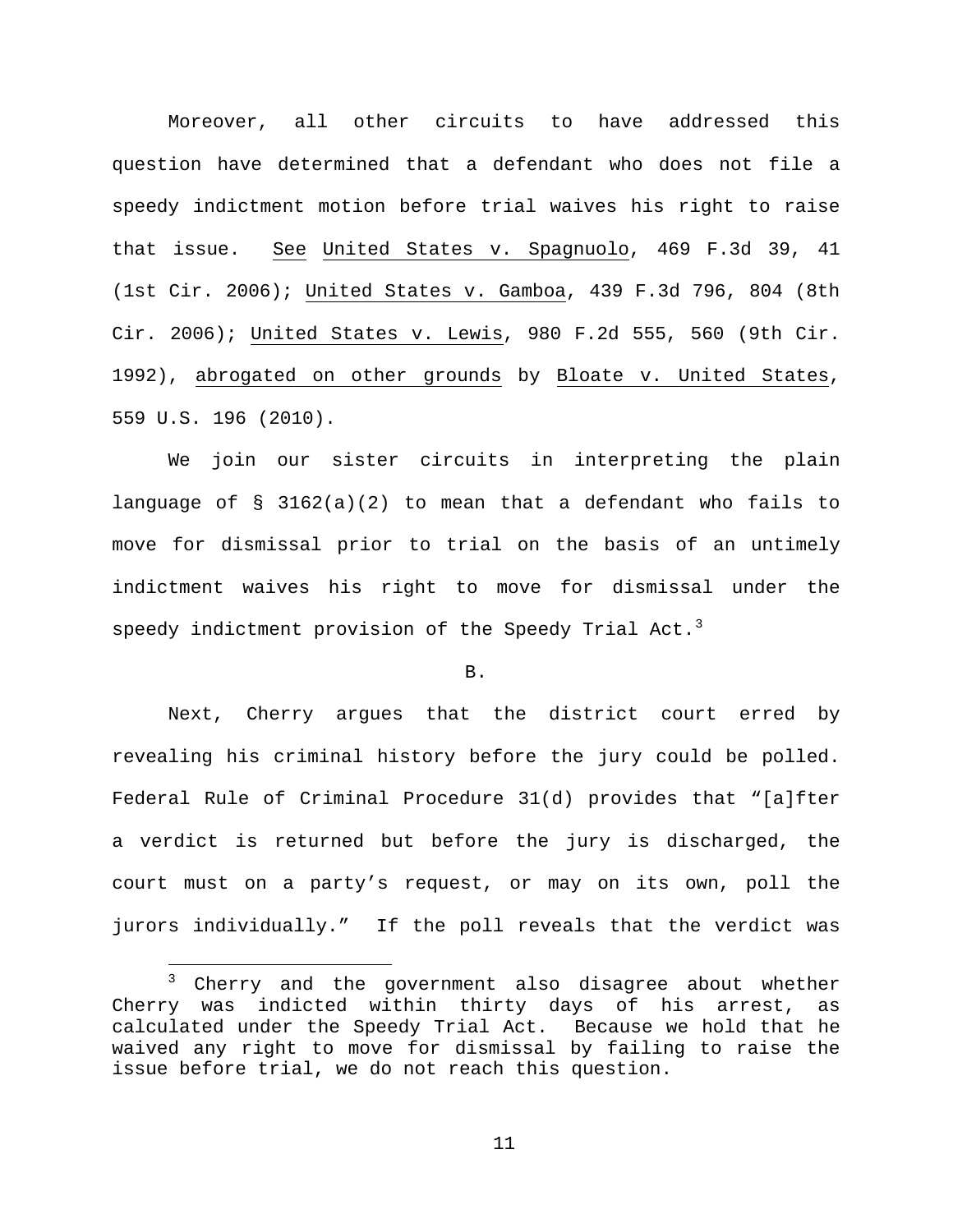not unanimous, the court may direct the jury to deliberate further or declare a mistrial. Rule 31(d) "establishes an absolute right to have the jury polled." United States v. Edwards, 469 F.2d 1362, 1366 (5th Cir. 1972).

Because Cherry did not object after the court revealed his criminal history, we review the court's action for plain error. Under the plain error standard, a defendant must demonstrate "(1) that an error occurred, (2) that the error was plain, and (3) that it affected his substantial rights." United States v. Penniegraft, 641 F.3d 566, 575 (4th Cir. 2011). If the defendant establishes those threshold requirements, we may exercise our discretion to correct the error "when failure to do so would result in a miscarriage of justice, such as when the defendant is actually innocent or the error seriously affects the fairness, integrity or public reputation of judicial proceedings." Id. (quoting United States v. Olano, 507 U.S. 725, 736 (1993)) (alteration omitted).

### 1.

It is fundamental that "[n]otwithstanding the broad discretion accorded trial judges," a judge "must maintain such a demeanor that 'every one shall recognize that what is said from the bench is the cool and well-balanced utterance of an impartial judge, and has in it naught of the heat and partisanship of the advocate.'" United States v. Godwin, 272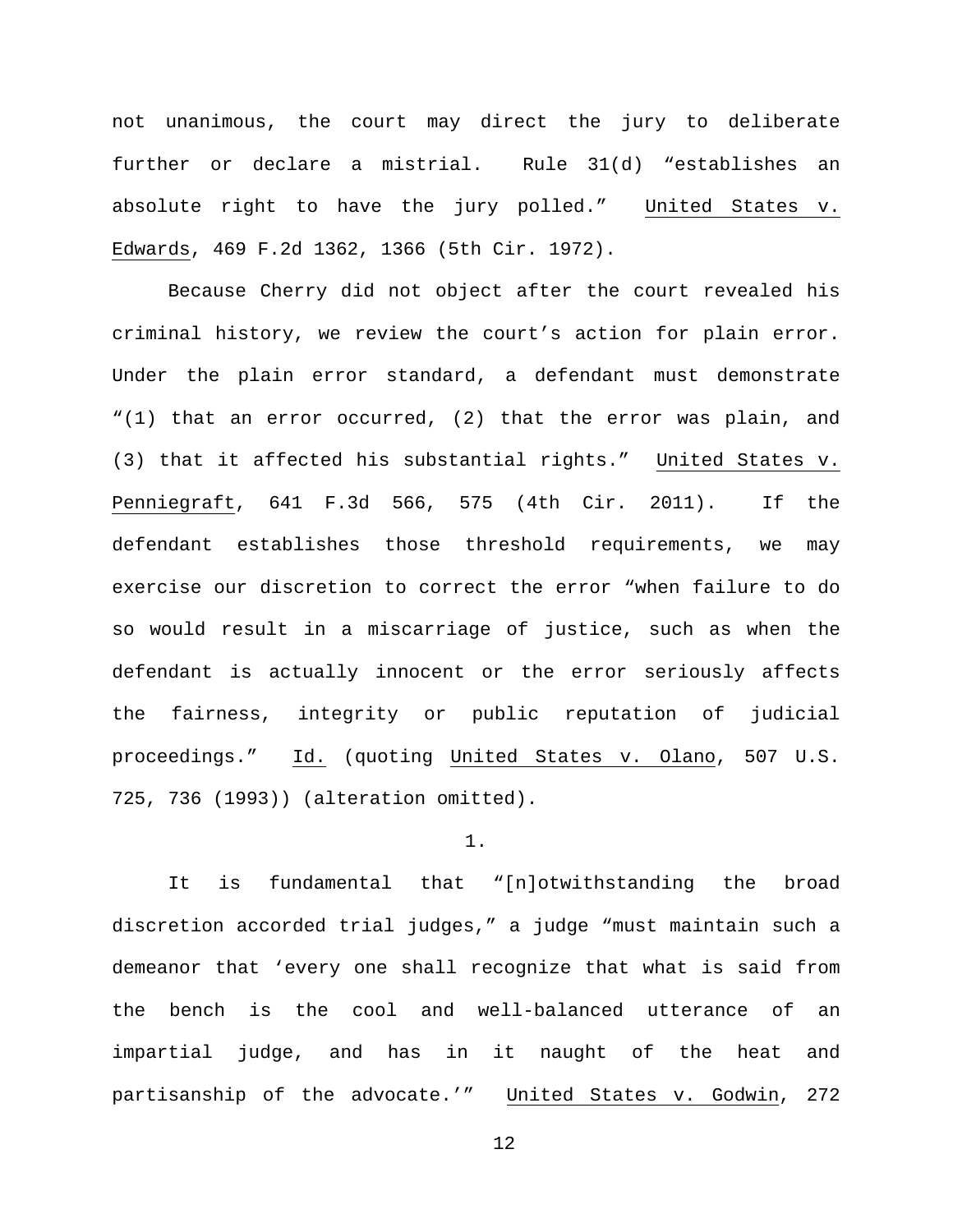F.3d 659, 676-77 (4th Cir. 2001) (quoting Wallace v. United States, 281 F.2d 656, 665 (4th Cir. 1960)). For this reason, the "privilege of the judge to comment on the facts has its inherent limitations." Quercia v. United States, 289 U.S. 466, 470 (1933). These limitations apply even after a jury has returned a verdict, for a verdict is not final until it has been recorded, after the parties have had adequate time to request a poll. See Government of the Virgin Islands v. Hercules, 875 F.2d 414, 419 (3d Cir. 1989) ("'[A] verdict is not final when announced.' Rather, 'the test for validity of the verdict is whether it 'was certain, unqualified and unambiguous considering the circumstances of the receipt of the verdict and poll of the jurors relative to their verdict.'") (alteration and citations omitted).

The purpose of a jury poll "is to give each juror an opportunity, before the verdict is recorded, to declare in open court his assent to the verdict which the foreman has returned," to ensure that "a unanimous verdict has in fact been reached and that no juror has been coerced or induced to agree to a verdict to which he has not fully assented." United States v. Carter, 772 F.2d 66, 68 (4th Cir. 1985) (quoting Miranda v. United States, 255 F.2d 9, 17 (1st Cir. 1958)). To inject remarks that might influence jurors' decisions before they may be polled individually is thus improper. It is error for a judge to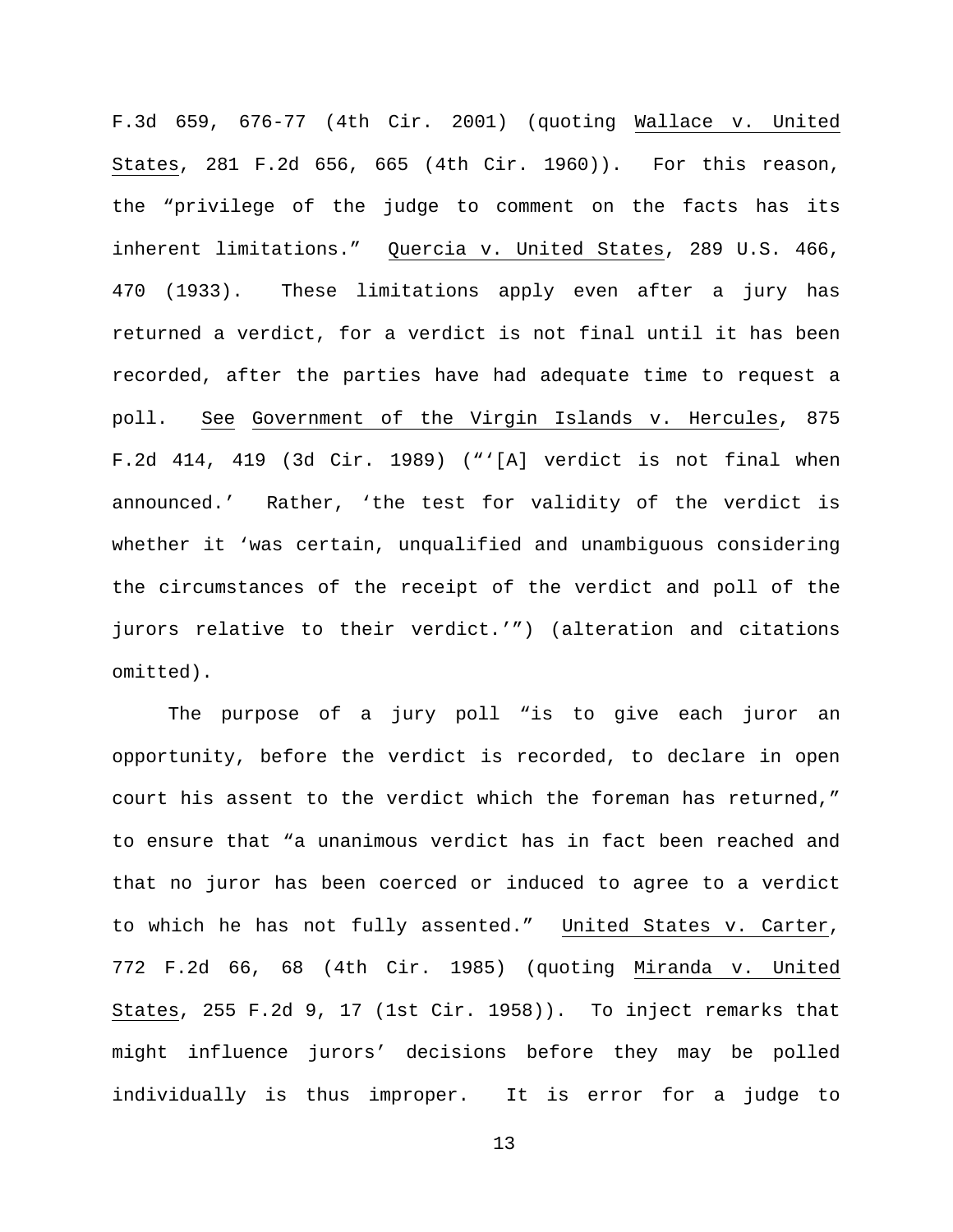remark on the culpability of the defendant, the merits of the case, or the correctness of the verdict before a party has the opportunity to request a poll. See United States v. Harlow, 444 F.3d 1255, 1267 (10th Cir. 2006) (recognizing that "intervening comments by a judge can undermine the defendant's right to poll the jury"); United States v. Randle, 966 F.2d 1209, 1213 (7th Cir. 1992) (finding reversible error where, after receiving the verdict from the jury, the judge proceeded to read the probation officer's memorandum, which detailed the defendant's criminal history).

By commenting on inadmissible aspects of the defendant's criminal history before allowing defense counsel a reasonable amount of time in which to request a poll of the jury, the court erred. And because all district judges are no doubt aware of their duty to "take special care to maintain an appearance of impartiality," Anderson v. Warden, Md. Penitentiary, 696 F.2d 296, 299 (4th Cir. 1982), the court's error was plain.

## 2.

Even where a district court plainly errs, we will not overturn a verdict unless that error affected the defendant's substantial rights, which generally means that the "error must have been prejudicial." Olano, 507 U.S. at 734. The defendant has the burden of showing that the error "'affected the outcome of the trial,' or 'probably influenced the verdicts' against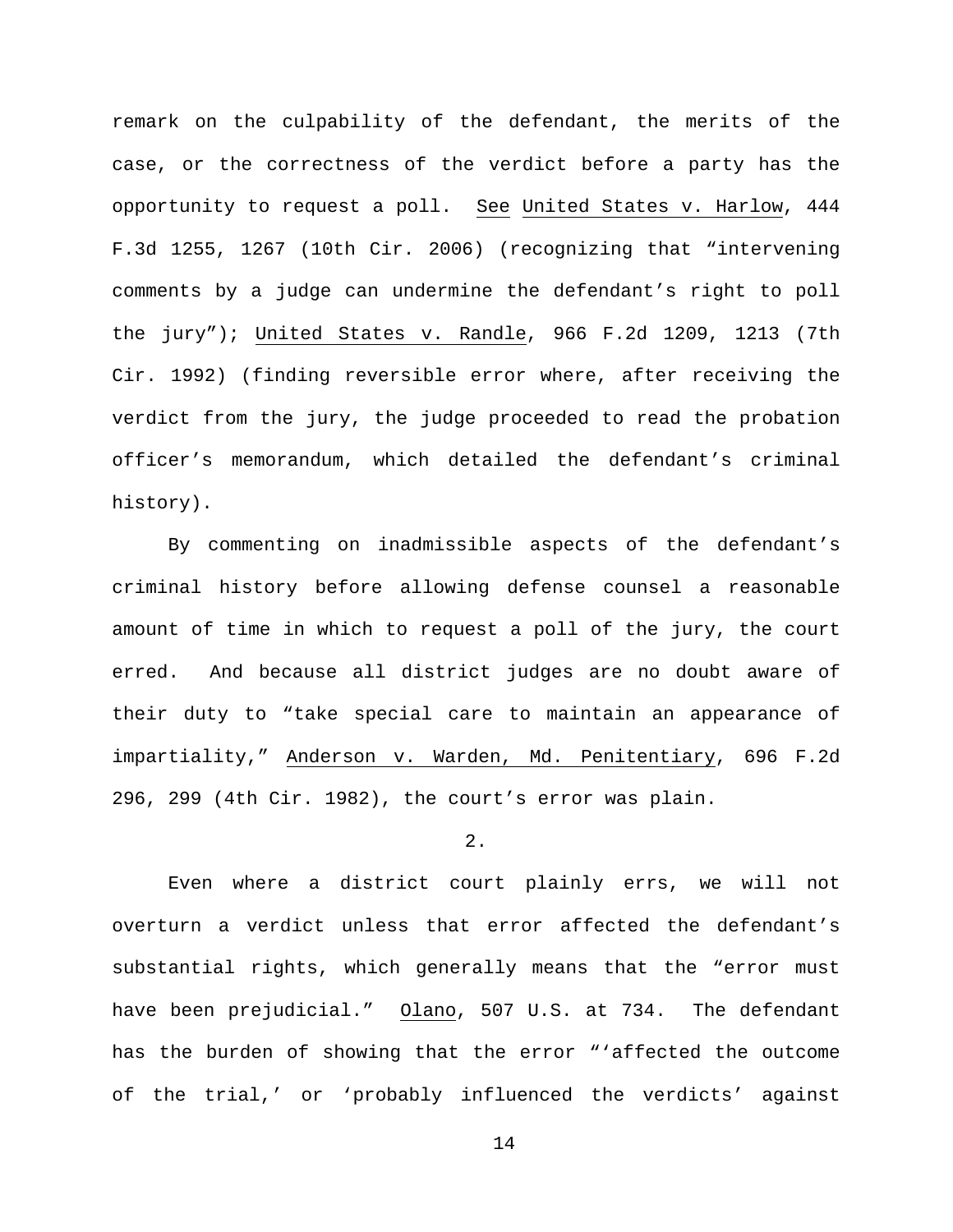him." United States v. Rolle, 204 F.3d 133, 139 (4th Cir. 2000) (quoting Olano, 507 U.S. at 734-35) (alterations omitted). "Where the evidence is overwhelming and a perfect trial would reach the same result, a substantial right is not affected." Godwin, 272 F.3d at 680 (citation omitted). Cherry is unable to shoulder this burden: the evidence against him was overwhelming and the circumstances surrounding the erroneous remarks are strong indicia that the jury had reached a unanimous guilty verdict.

Both Officer Keeling and Officer Been gave detailed testimony concerning Cherry's activities at the time of his arrest and the items recovered afterward. In particular, Officer Keeling testified as to his struggle with Cherry next to the Hummer, and stated that he heard the sound of a metal object falling to the ground, which, based on his experience as a police officer, he thought was a gun. He also testified that, after he tackled Cherry to the ground, placed him in handcuffs, and stood him up, he and his partner "were able to recover two bags of suspected narcotics" from that site. J.A. 223. As Officer Keeling put it, "as soon as we picked him up we saw [the bags] sitting right there," "[l]iterally, within three feet" of where he had tackled Cherry to the ground. Id. at 244. This testimony was corroborated by Officer Been's testimony, as well as by the recording made by Officer Been's Taser. Of particular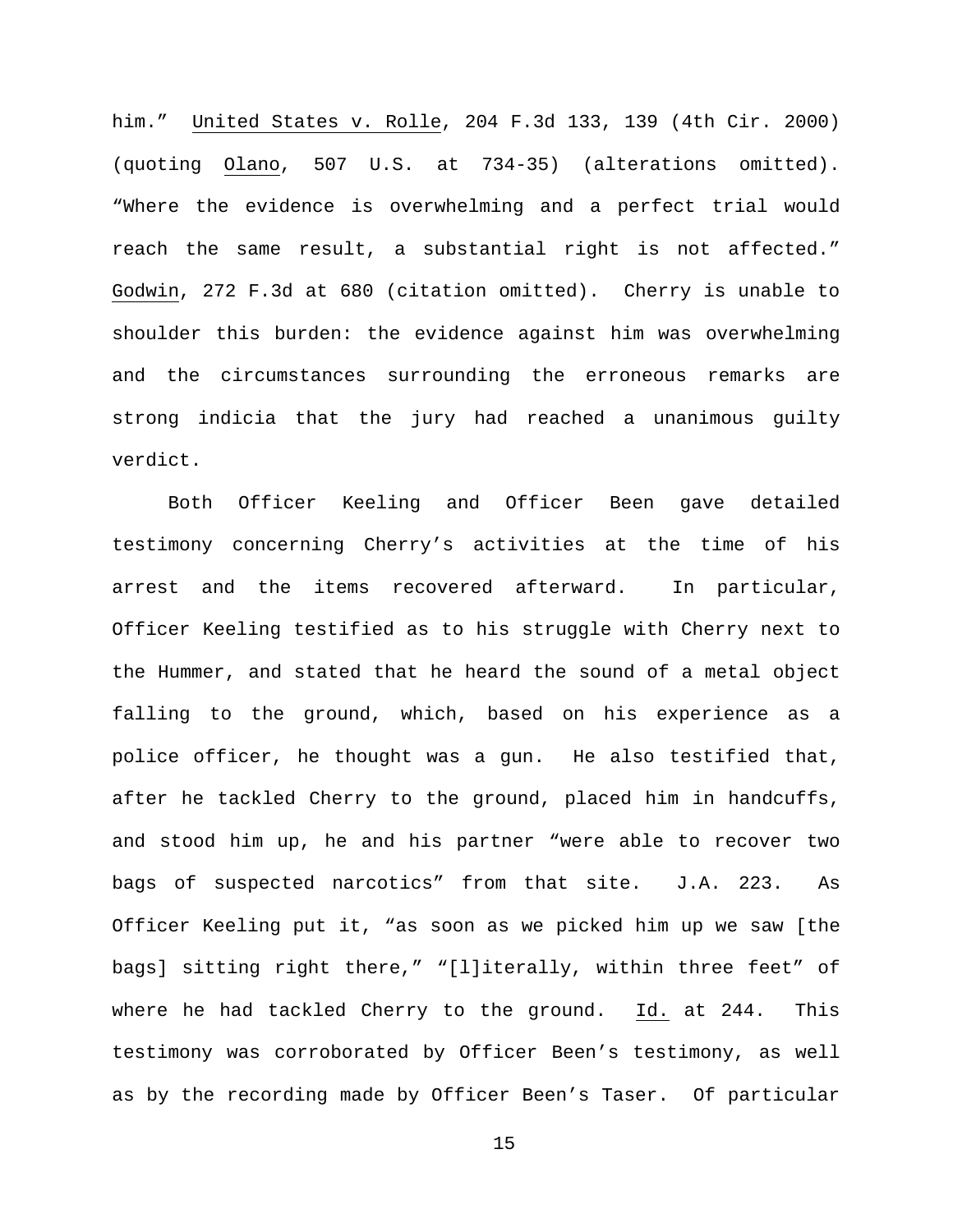significance, in the video, after the altercation between Cherry and Officer Keeling, Officer Been can be heard saying, "Damn, E all over the place"--in other words, that "[t]here's ecstasy on the ground and it's a large quantity of it." Id. at 270. Officer Ortiz also testified. He stated that he arrived at the scene while Officer Keeling was with Cherry on the ground, and that he recovered a small semiautomatic handgun from the ground, five to ten feet from the Hummer. He further stated that he did not see any jewelry or anything else in the vicinity. The only opposing evidence was Cherry's own testimony, which was impeached and uncorroborated.

Mitigating any potential damage done by the court's illadvised comments was the fact that the jury was already aware that Cherry was a convicted felon. Although the jurors had not been told what crimes Cherry had been convicted of, the parties stipulated that he had been "convicted in a court in Virginia of a qualifying felony crime punishable by imprisonment for a term exceeding one year prior to the occurrence of the acts charged as violations in the indictment." Id. at 360. Furthermore, during the trial, the members of the jury also became aware that Cherry had previously been arrested for possession of marijuana, as the government elicited testimony from Cherry as to that fact in order to impeach his statement that he was not aware that smoking marijuana was illegal. Id. at 401.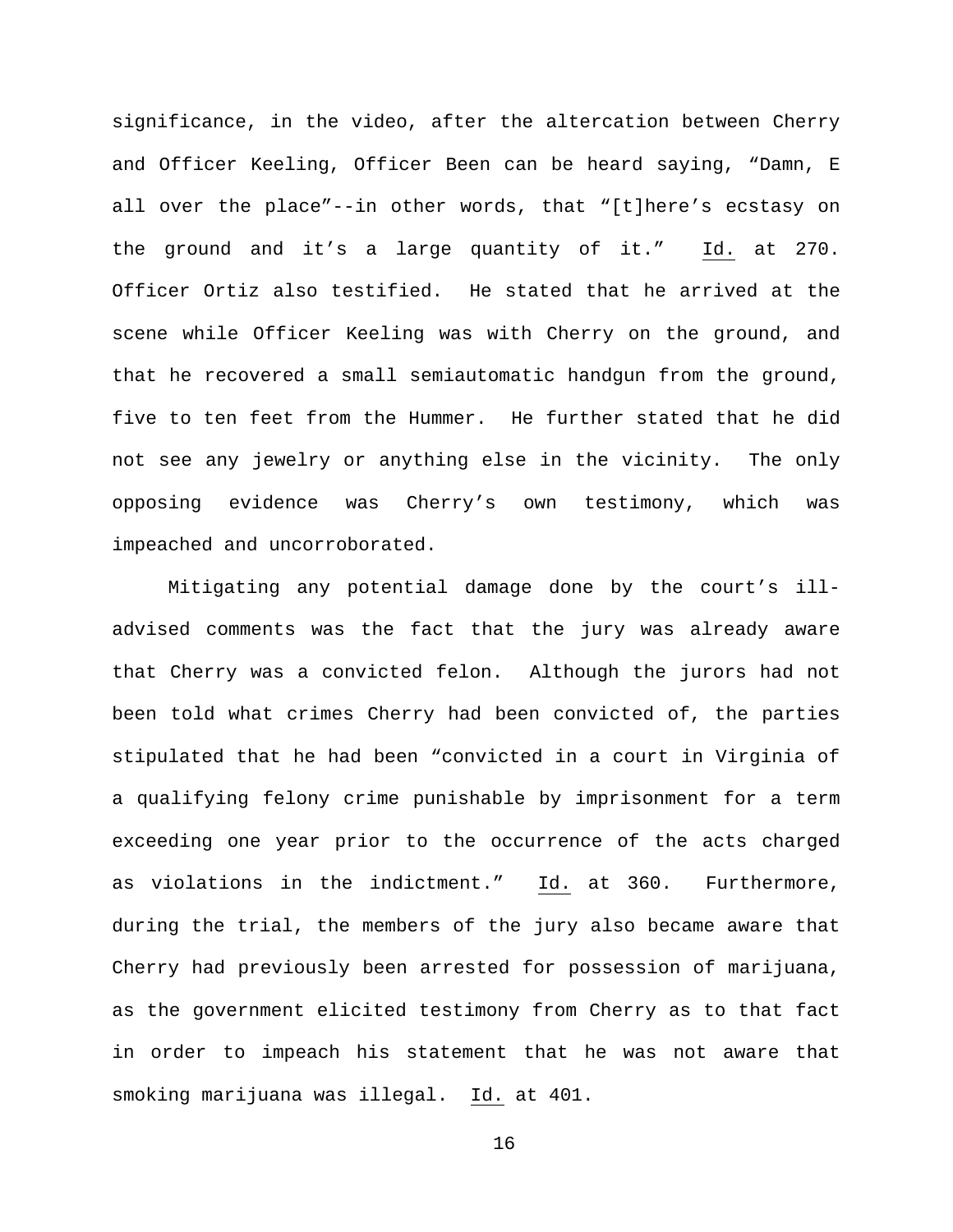Cherry makes much of the fact that the jury twice interrupted their deliberations to ask questions of the court. The jury requested to see the Taser video recording again, and asked whether there was anybody else standing by the vehicle before Officer Ortiz, who recovered the gun, arrived at the scene. Such requests are not uncommon, and we do not find them to be evidence of a lack of unanimity among the jurors as to their ultimate findings. Moreover, despite Cherry's attempts to cast the deliberations as long--and by implication, contentious- -the jury returned its verdict on the same afternoon it retired.

The fact that the jury foreperson presented the court with a signed verdict form before the judge's erroneous recitation of Cherry's criminal history further indicates the unlikelihood that his statements affected the trial's outcome. The clerk read the verdict aloud and asked, "Members of the jury, is this your verdict, so say you all?" J.A. 514. In response to this question, the jurors all indicated an affirmative response. While a collective affirmation is not a substitute for a poll, we find in this instance that it constitutes further evidence of the unanimity of the jury and indicates the irrelevance of the judge's comments to the outcome of the trial. See United States v. Miller, 59 F.3d 417, 421 (3d Cir. 1995) ("When [a collective poll] is considered against the backdrop of a relatively simple case, a short period of deliberation by the jury, and no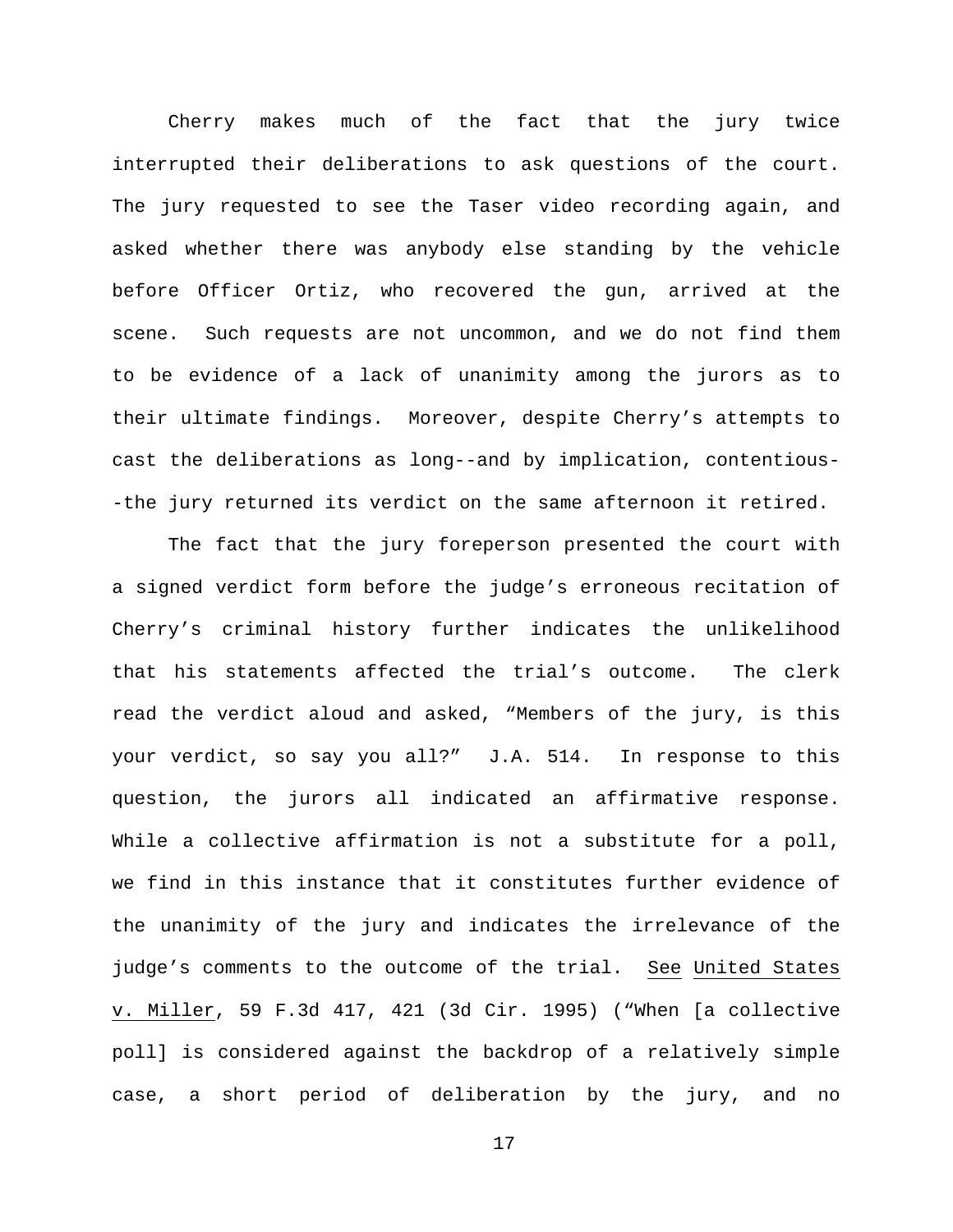indication in the record that any of the jurors displayed reluctance or disagreement with the verdict, we cannot say that the district court abused its discretion."); Carter, 772 F.2d at 67-68.

We further note that the judge's comments in this case are distinguishable from those in the two cases from our sister circuits that Cherry relies on, Harlow, 444 F.3d 1255, and Randle, 966 F.2d 1209. The judicial comments to the jury in both of those cases were considerably more egregious than those at issue here. In Harlow, the judge relayed a personal conversation he had with a government witness which revealed that 168 children had been implicated in the use of methamphetamine provided by the conspiracy involving the defendant and the terrible impact of methamphetamine on communities. 444 F.3d at 1260. He went on to commend the jurors on rendering a public service on par with several highly publicized cases. Id. In Randle, the judge read out the probation report, which stated in part, "there is no combination or conditions that can assure that this defendant will not continue to get into trouble with the law. His track record speaks for itself." 966 F.2d at 1213. The judge's comments here were less inflammatory, although we acknowledge that they could have been understood as implying the accuracy of the jury's verdict. See Harlow, 444 F.3d at 1268 (quoting Quercia,